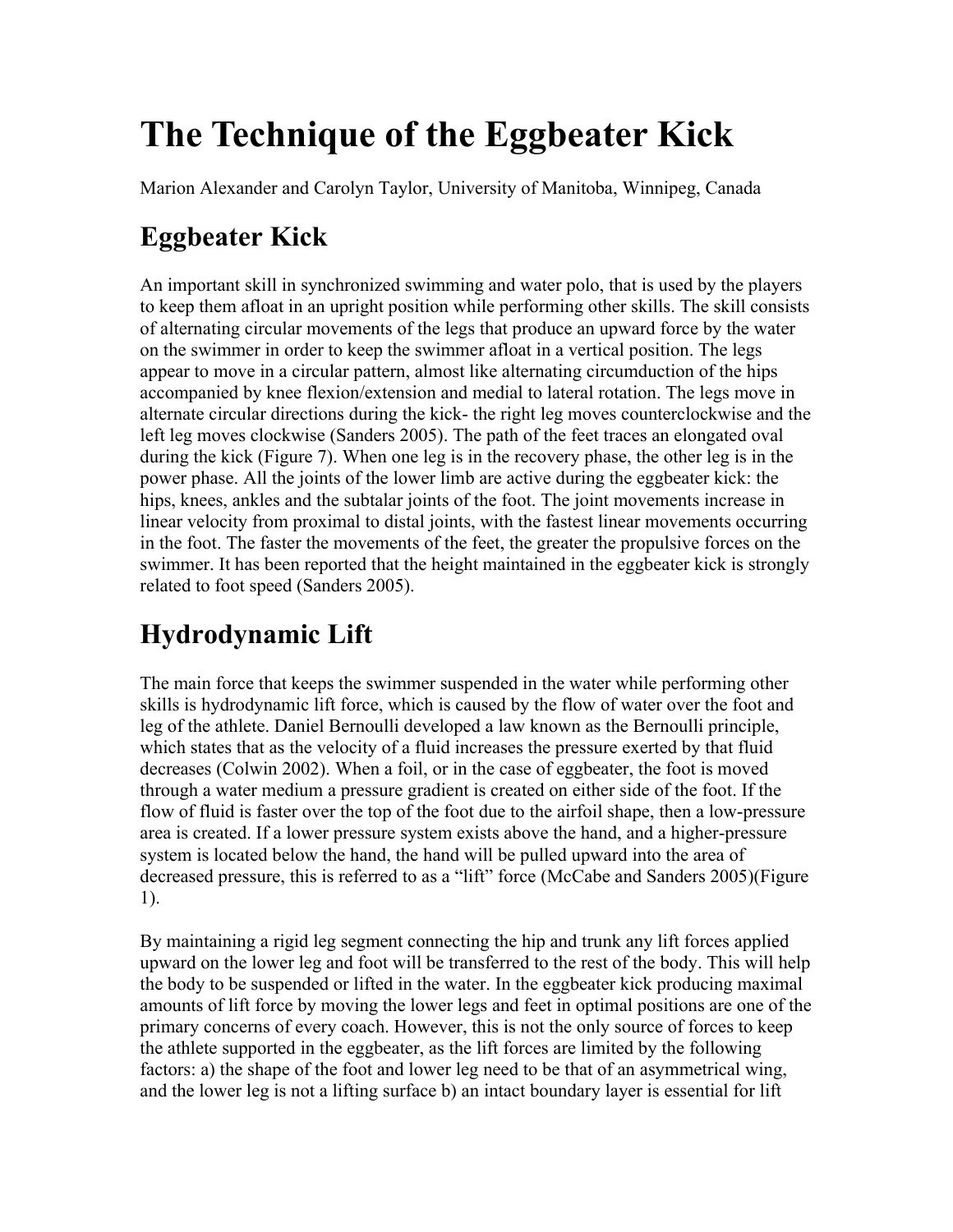forces to be generated, but the boundary layer separates from the foot and c) the surface area of the foot is not large enough nor curved enough to produce the necessary lift (McCabe and Sanders 2005).

### **Propulsive Drag Forces**

Propulsion through the water in swimming occurs from both lift forces and drag forces. Drag forces are always opposite to the direction of force application, so if the hand pushes the water backward the drag forces act to propel the body forward (Kreighbaum and Barthels 1996). This is the principle used in using a paddle to propel a canoe- the paddle pushes the water backward and the reaction force from the water pushes the canoe forward. Drag forces occur as the athlete pushes down on the water, the water pushes back up on the athlete helping in support. During the eggbeater when the legs push downwards on the water, the water pushes upwards on the leg and help to suspend the athlete in the water. When the lower leg and foot are flat and facing the bottom of the pool and then push downward on the water (Figure 7, 1-3), the water pushes up on the leg and foot and helps to support the athlete. The more the hip is medially rotated at the end of recovery the greater the surface area of the lower leg and foot facing downward and the greater the drag forces produced by the leg in the power stroke. A forceful downward and forward drive by the leg and foot will increase the propulsive drag forces.

If has been suggested that as a fluid moves around a foil the fluid is accelerated downward, and that force is directly proportional to the acceleration of the fluid. The force accelerating the fluid downward must be accompanied by an equal and opposite force (Newton/s third law) pushing the airfoil upward (Sprigings and Koehler 1990). It is likely that propulsion in the eggbeater is from a combination of both lift and drag components, as well as other possibilities such as Archimedes' screw, a simple mechanical device believed to have been invented by Archimedes in the 3rd century B.C. It consists of a cylinder inside of which a continuous screw, extending the length of the cylinder, forms a spiral chamber. By placing the lower end in water and revolving the screw, water is raised to the top. The legs in the eggbeater kick resemble the rotational motion of Archimedes' screw, and this motion may cause the water around the athlete to move upward in a circular pathway and provide some lift force to the swimmer as a result.

### **Gravity and Buoyancy Force**

Gravity is a constant force pulling downward on the mass of all bodies toward the center of the earth. Gravity's pull will cause an object or person to sink into the water because water is a fluid that can flow with pressure. A person in the water is partially held up by the buoyancy force, which is the weight of the displaced water. In a floating person the gravitational force is equal to the buoyant force; to increase height above floating levels swimmers must create a lift force to compensate for the buoyant force decreasing with height (Berg 2004). A submerged body will displace a volume of water, and the body is buoyed up with a force equal to the weight of the displaced water. The greater the body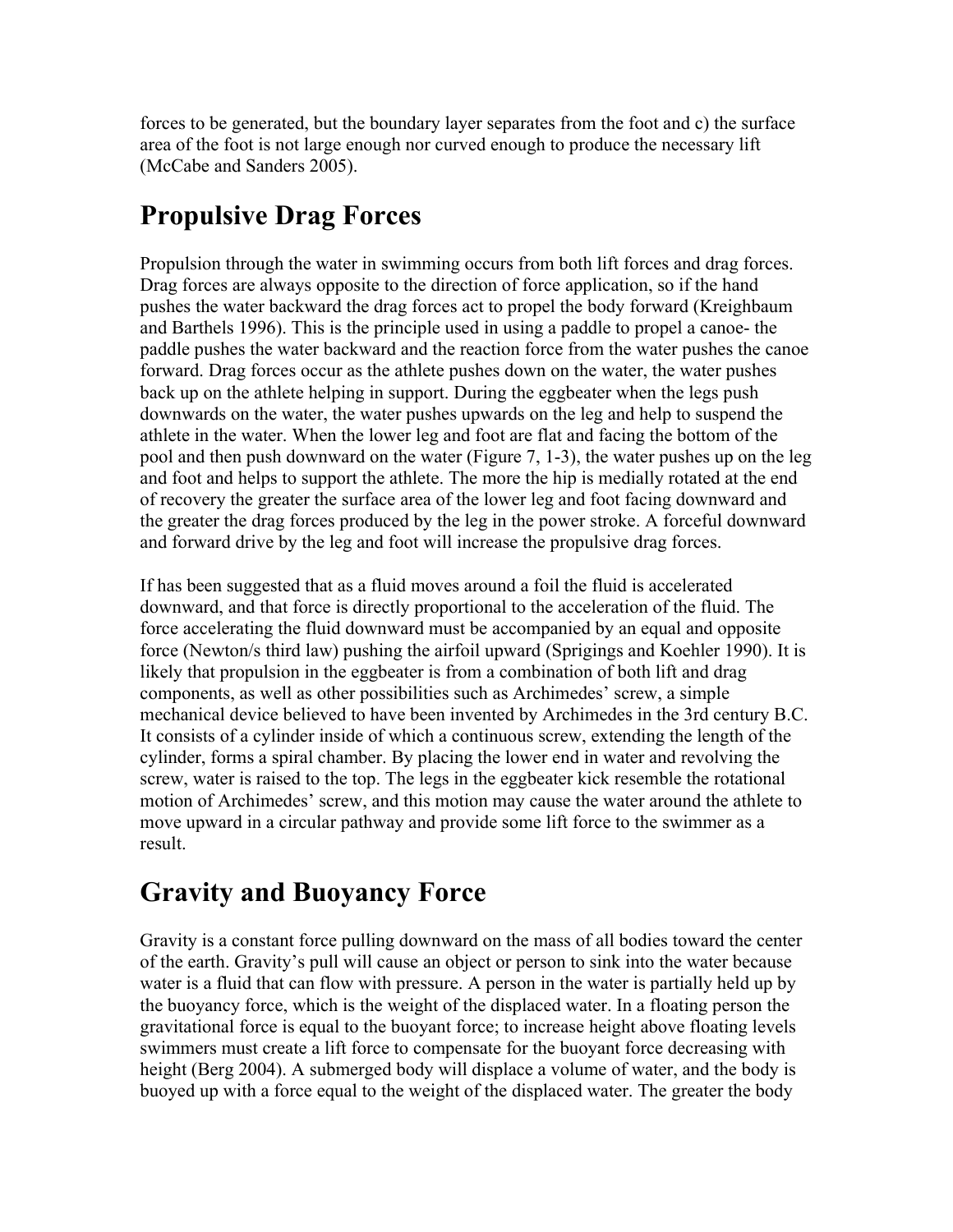volume of the submerged athlete, the greater the upward buoyant force that is acting to support the athlete in the water. If the weight of an object is less than the weight of an equal volume of water the object will float, partly in air, partly submerged (Hall 1985). A person with a higher fat content in the body will displace a greater volume of water and will experience a greater buoyancy force. This athlete may float on the top of the water when in a prone position.

The athlete performing the eggbeater does not have to produce the same amount of upward force as required to support the body on land, but only the amount of upward force to supplement the buoyant force already being supplied by the water. This upward force must counteract the downward force of the body weight of the athlete that is pulling the athlete down toward the bottom of the pool. A study of the vertical force exerted during the eggbeater kick in water polo concluded that the vertical force of the kick ranged from 60 to 112 N force (Yanagi, Amano et al. 1995). For an athlete with a weight of 600 N the eggbeater contributes from 10-20% of the upward force required to balance the body weight.

## **Eggbeater Technique**

#### **Body Position**

The body position is vertical from the head to the hips. The head is erect and above the surface of the water. The upper body is held in an erect sitting position with perfect posture: the neck extended, chin up, back flat, and shoulders in neutral position. The ears, shoulders and hips are in alignment and the head is held high (Berg 2004). The water line should be no higher than mid-shoulder when sculling and kicking, and just below the shoulders when performing above water arm movements in order to minimize the splashing.



**FIGURE 1 : Above water view . FIGURE 2 : Below water view**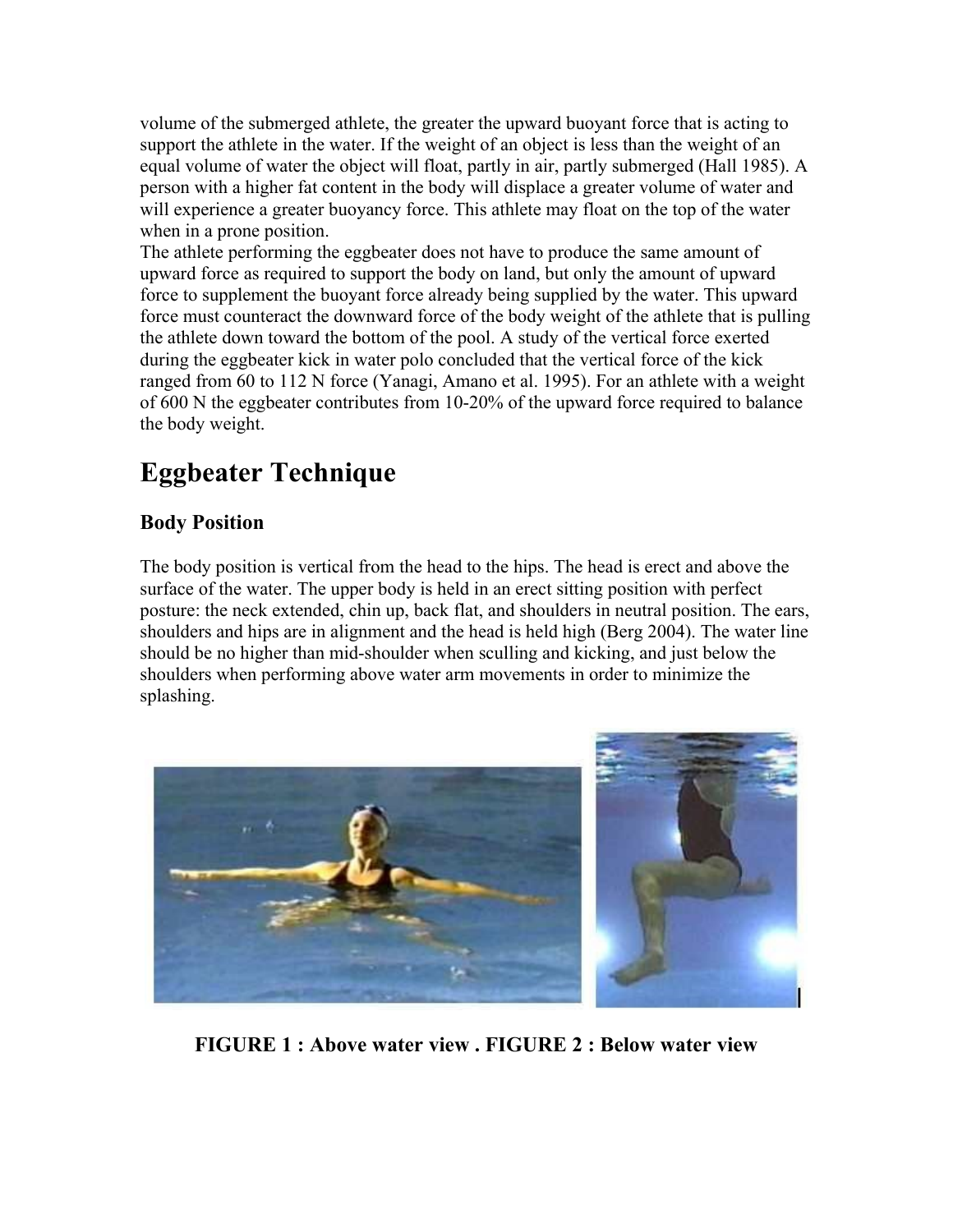

To download or play this video, click one of the following buttons:



#### **Kicking Action**

Swimmer uses an alternating rotating kick to maintain body height and position. The hips start in a position close to 80 degrees of flexion and 90 degrees of abduction, with close to 30 degrees of lateral rotation. The knee is flexed close to 15 degrees and laterally rotated at the start of the kick. During the kick, the hips and knees are extended, adducted and medially rotated to produce power in the stroke.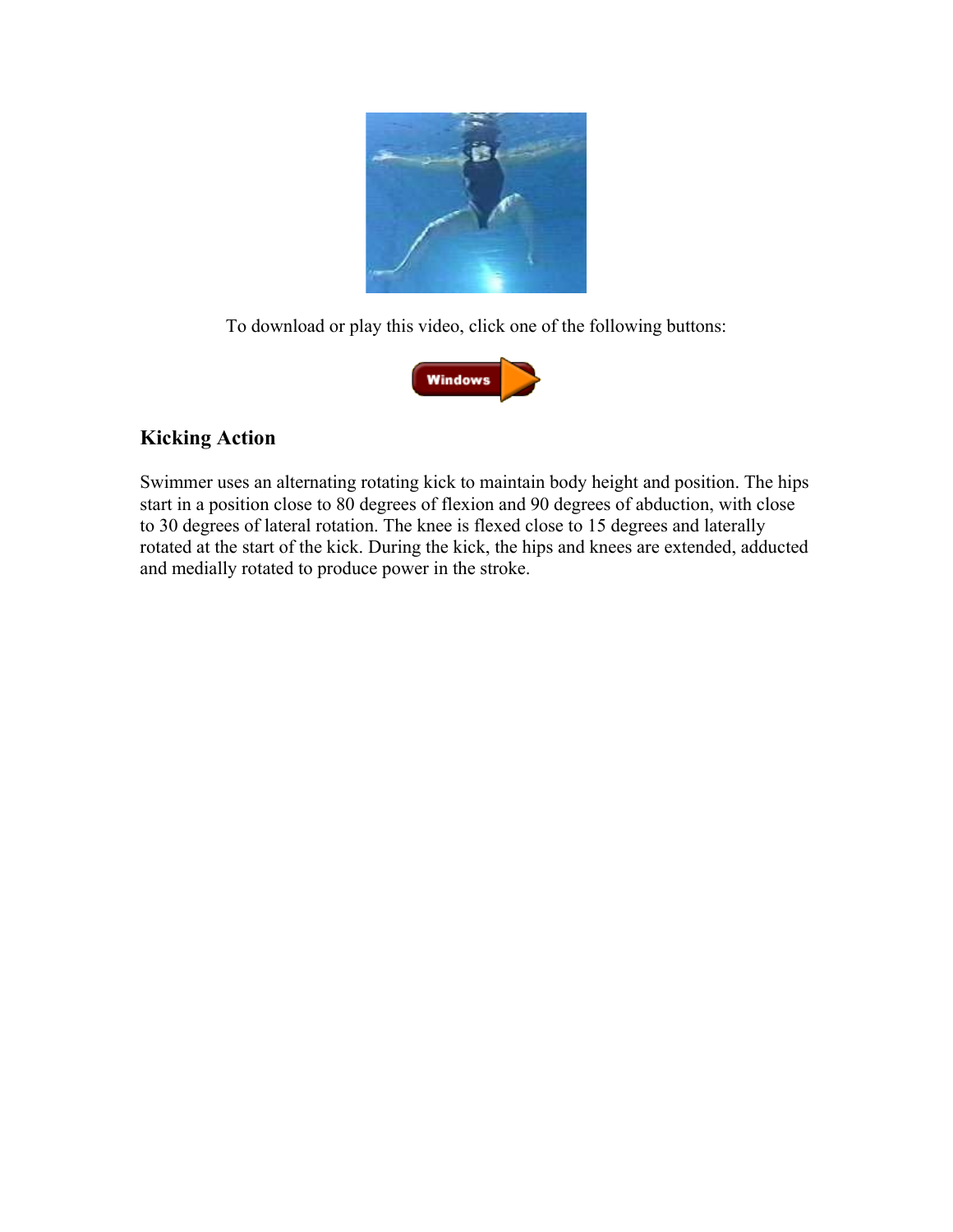

#### **FIGURE 3 : Hip abduction . FIGURE 4 : Hip flexion . FIGURE 5 : Knee flexion**





To download or play this video, click one of the following buttons:

To download or play this video, click one of the following buttons: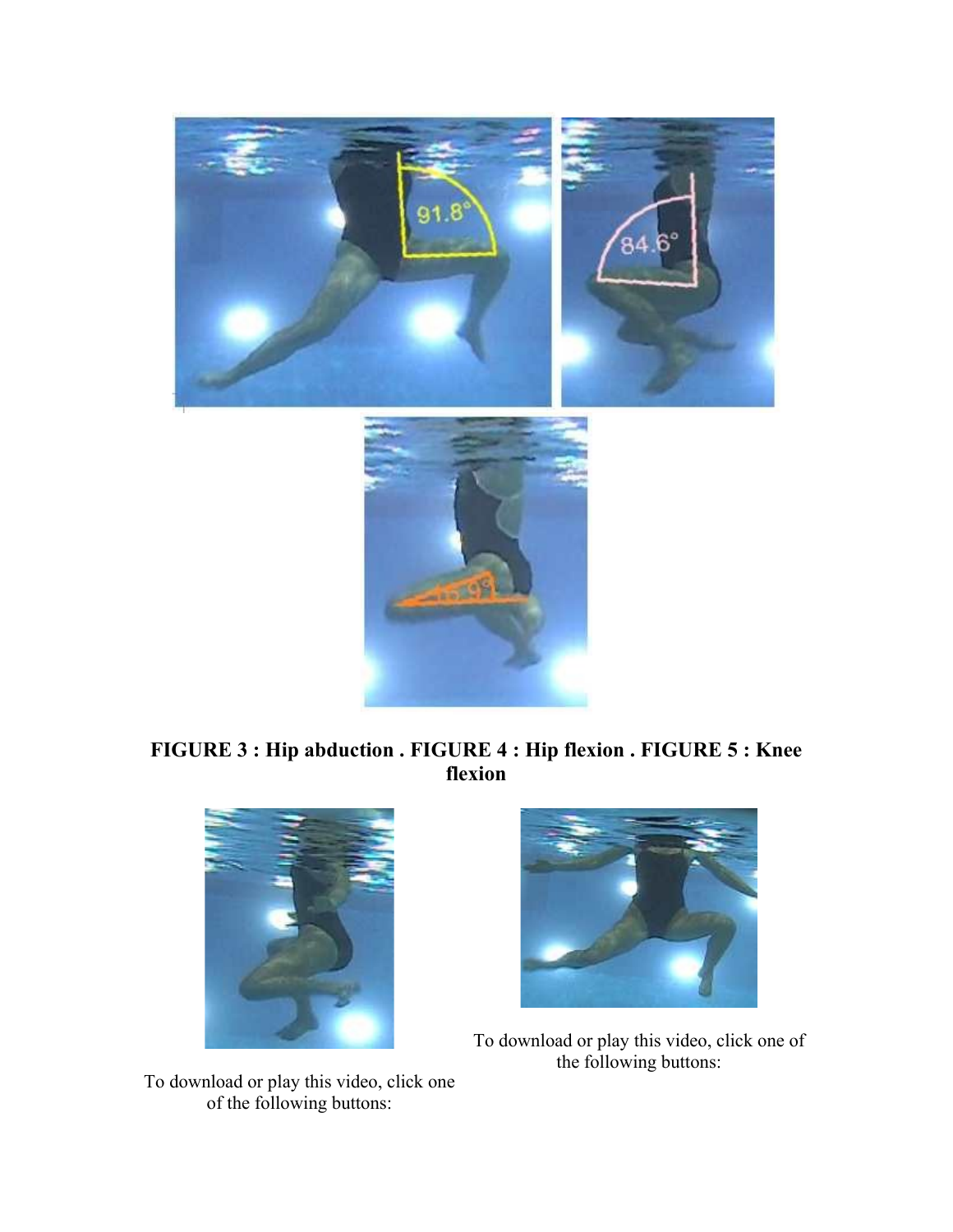



Propulsion occurs due to hydrodynamic lift forces as well as drag forces that are created by the rapid downward and inward movements of the foot and leg during the stroke. Propulsion is gained from the water by the inwards and downward movements of the lower legs and feet that are moving alternately. When one knee is flexed in recovery the other is extended during the drive phase. The hips are also moved from flexion and adduction during recovery to extension and abduction during the propulsive phase. Some sources (Berg 2004) have suggested that the thighs remain stationary and parallel to the surface during the kick, but this has been proven to be untrue in all of the athletes in this sample. As the lower legs and feet are driven downward, inward and forward towards the midline, the water passes faster over the top of the foot and leg which acts like an airfoil. An important consideration in the eggbeater is the pitch angles of the feet, which should be small and positive (Sanders 2005). At the beginning of the power phase, the knee is maximally flexed, the ankle is dorsiflexed and the foot is in eversion to attain the optimal pitch angle of the foot for the inward, forward motion of the foot. As the foot approaches the lowest position, the ankle is plantarflexed and the foot is moved into inversion to maintain the correct pitch angle relative to the flow (Fig 7, 1-3).



**FIGURE 6 : Fluid flow over the top of the foot**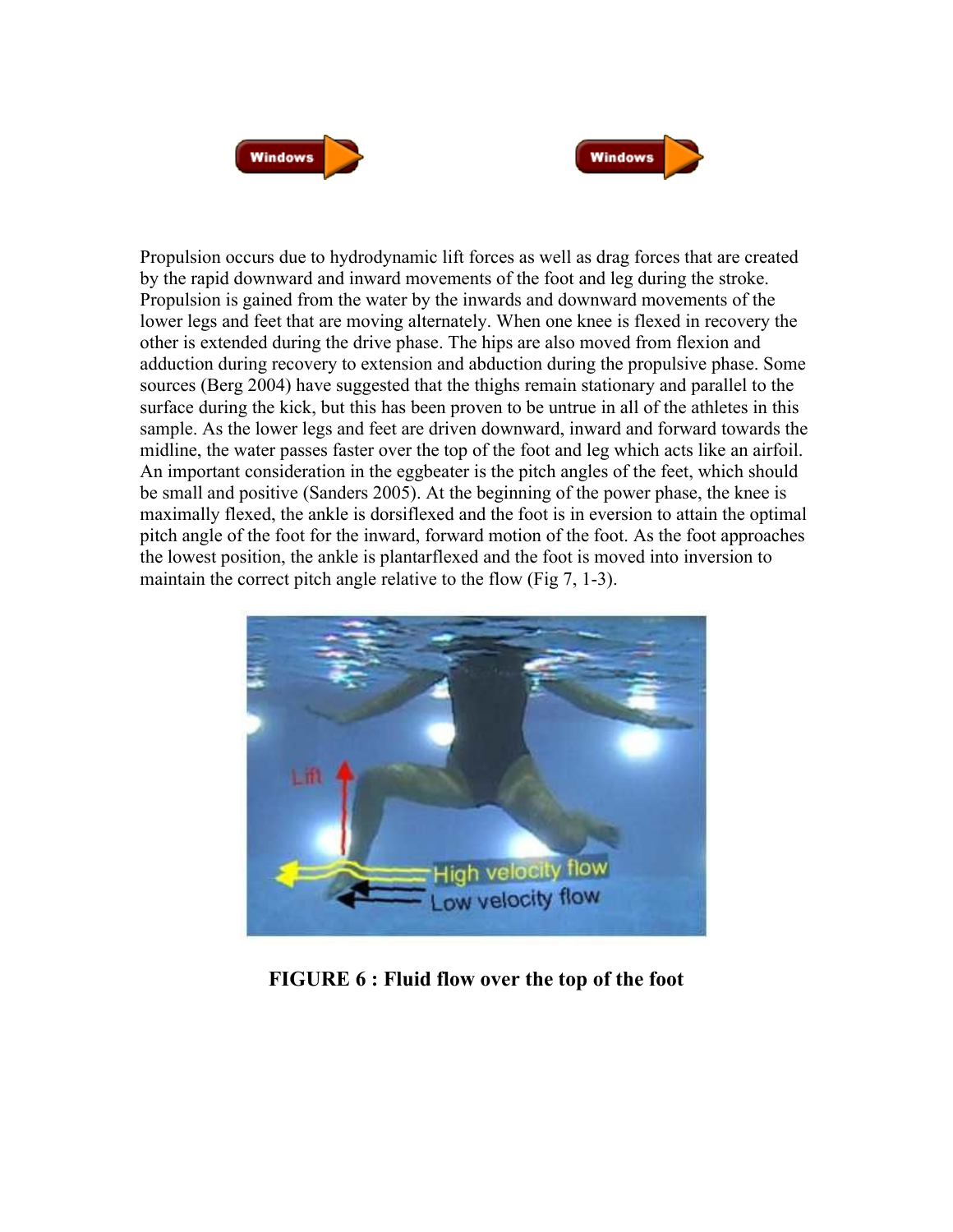



To download or play this video, click one of the following buttons:

**Windows** 

To download or play this video, click one of the following buttons:



This high velocity flow will produce a lift force component on the top of the foot. This lift force points upwards and inwards and will act upwards to keep the swimmer suspended in the water. The amount of lift is dependent on the angle of the foot, the speed of the foot (Hall 1985), and the range of motion of the foot during the stroke (Sanders 2005). More lift and greater force can be generated when the legs are moved sideways, downward and forward faster to produce additional force to keep the swimmer higher in the water (Sanders 1999). The range of motion of the hip and knee will also determine the speed of the foot, as a greater range of motion over the same time will produce a faster foot speed. The legs should be moved faster, with a more optimal angle of pitch and with a greater range of motion to increase the upward force. Movement of the feet upward and downward during the eggbeater can produce some drag forces when pushing downward, but these forces are reversed when the feet are again brought upwards. The key to the good eggbeater is the horizontal motions of the foot and keeping the foot in a favorable orientation to the flow to produce lift. This is accomplished by appropriate movements of the hips, knees and ankles (Sanders 1999).

The major force producing portion of the stroke occurs when the foot is brought down, forward and inward while the knee and hip are extending. The foot moves from a high position with the foot near the back of the thigh close to the buttocks to a low position with the knee extended and the foot almost directly below the hip. The foot also starts with a position with the foot behind the buttocks and ends in a position with the toes well in front of the trunk. The movements involved start from the position in which the hips are flexed 90 degrees or more and the hips are abducted 90 degrees as well; the hips are also medially rotated so the toes are pointed outwards and the foot is everted.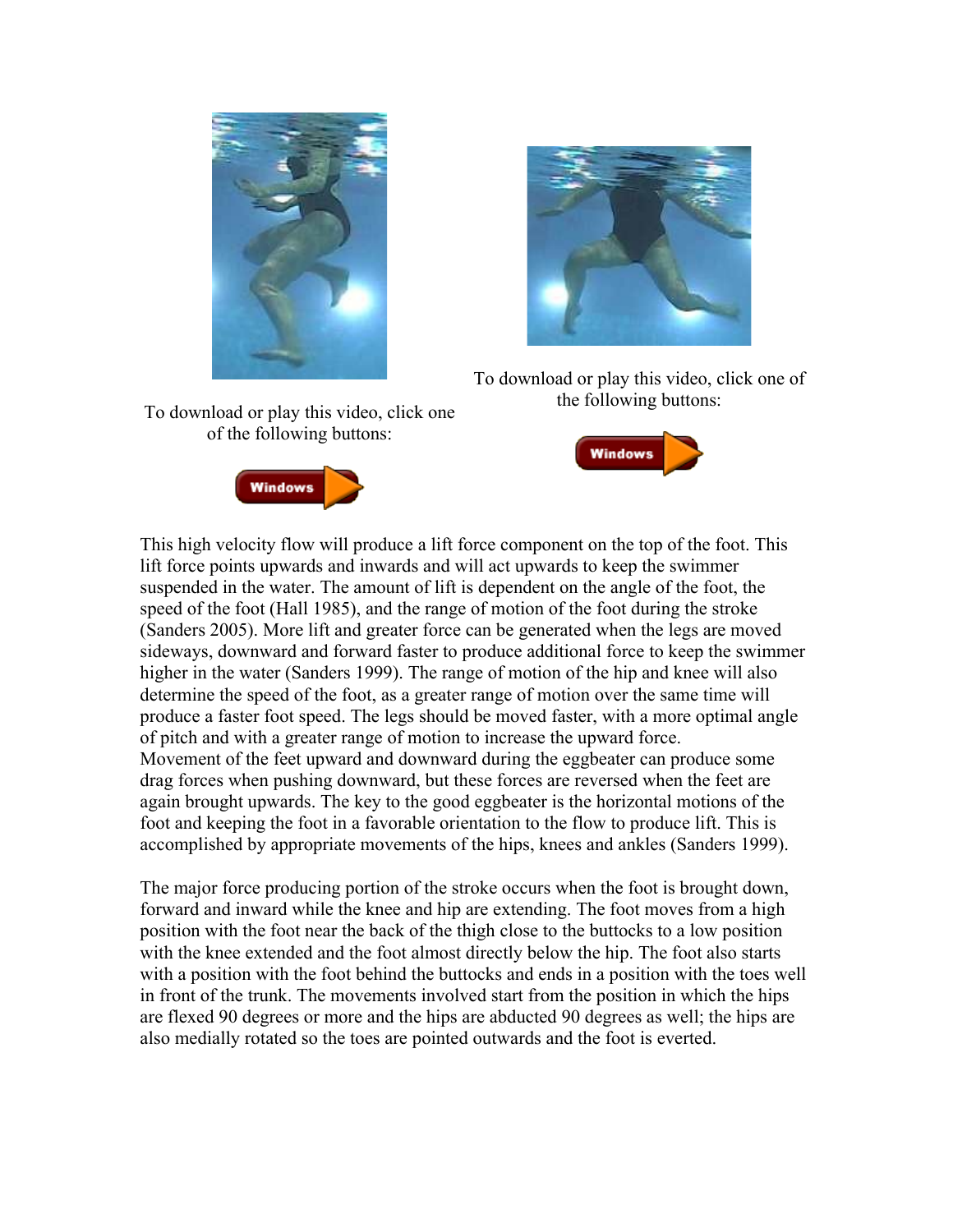

**FIGURE 7 : Excursion of foot from highest to lowest point of stroke and back to the beginning of the next force producing phase.**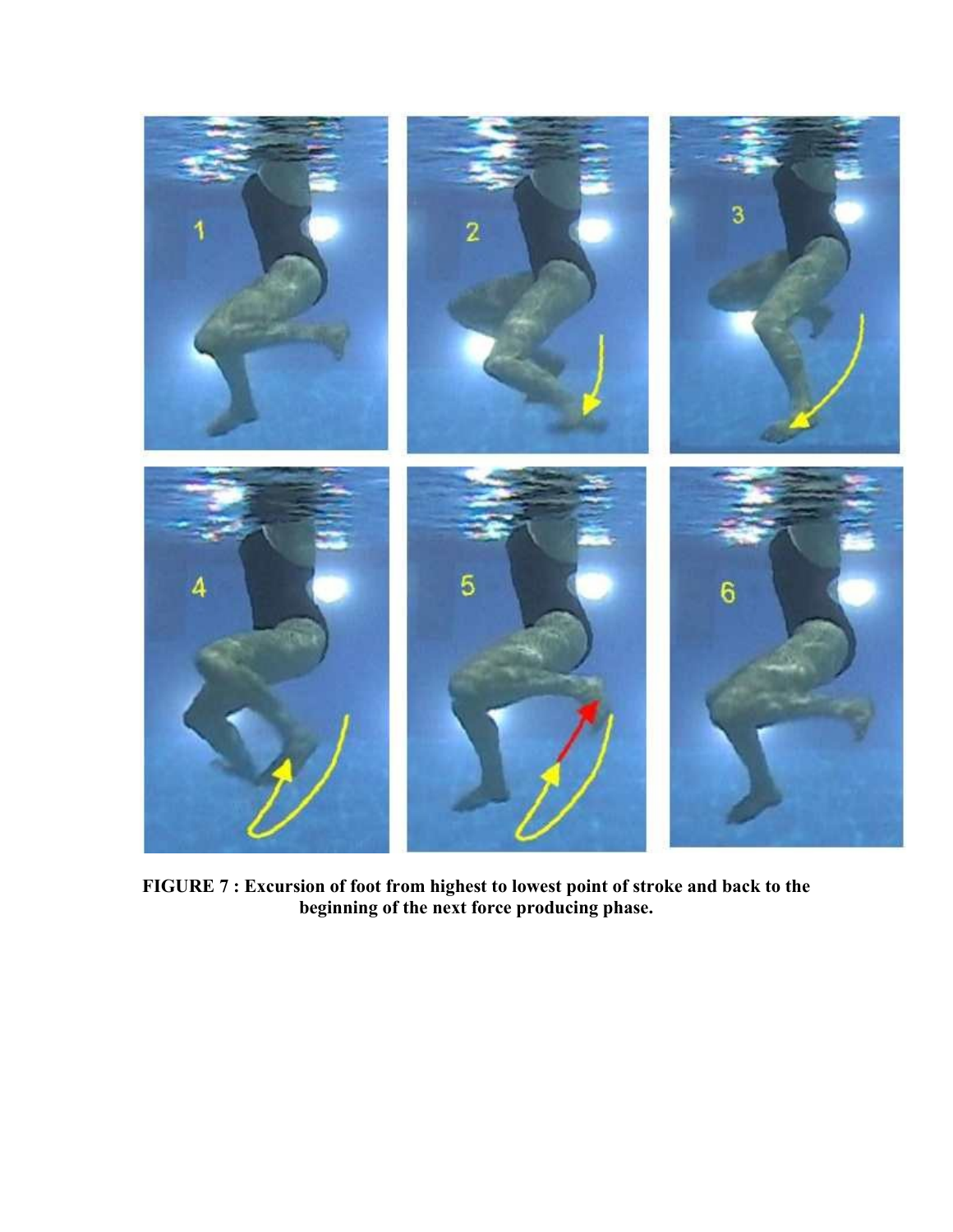



To download or play this video, click one of the following buttons:







The knees are flexed up to 20 degrees and the lower leg is also laterally rotated. The foot starts in a high position almost touching the back of the thigh during maximal knee flexion; and finishes in a low position almost under the hip with the knee almost extended. This vertical excursion of the foot may be related to the amount of lift force produced during the stroke --dependent on both the distance and speed of the movement. It has been suggested that better performers use more anterioposterior movements of the foot (Figure 7), while poorer performers use more up and down movements of the feet (Sanders 2005).

As the power stroke starts the hips are adducted, extended and medially rotated; the movement of the thigh occurs first. The total range of motion of the thigh at the hip joint is only about 45 degrees of extension, but the key movements are the medial to lateral hip rotation that brings the foot in close to the midline. The knees are also extended and medially rotated and the feet moved towards inversion. This rapid movement of the lower leg and foot medially and inferiorly causes water to flow at a higher speed over the top of the foot than the sole, and a lift force is created that helps to keep the swimmer suspended.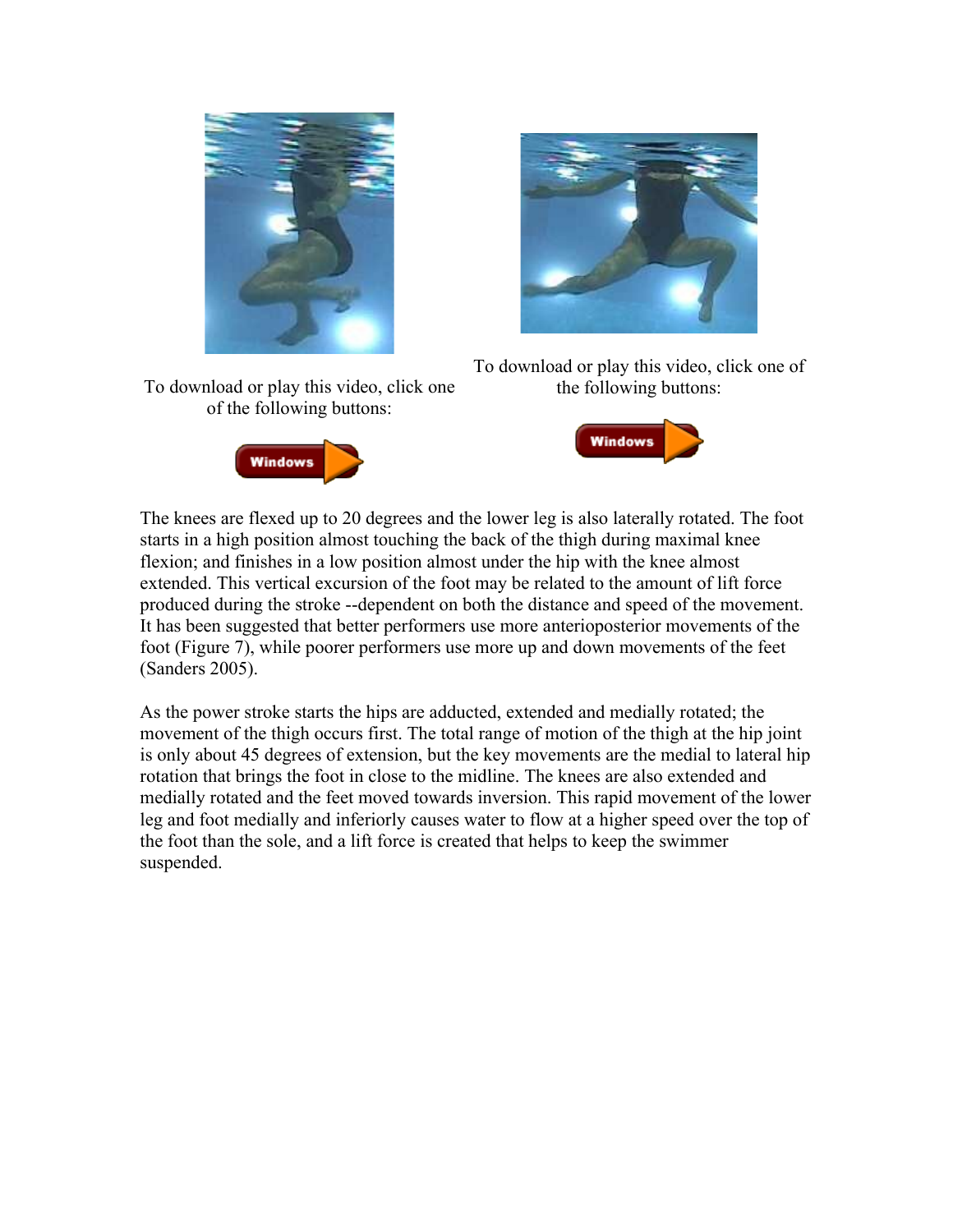

**FIGURE .8: Frames 1-4 show the path of the power stroke**





To download or play this video, click one of the following buttons:

To download or play this video, click one of the following buttons:

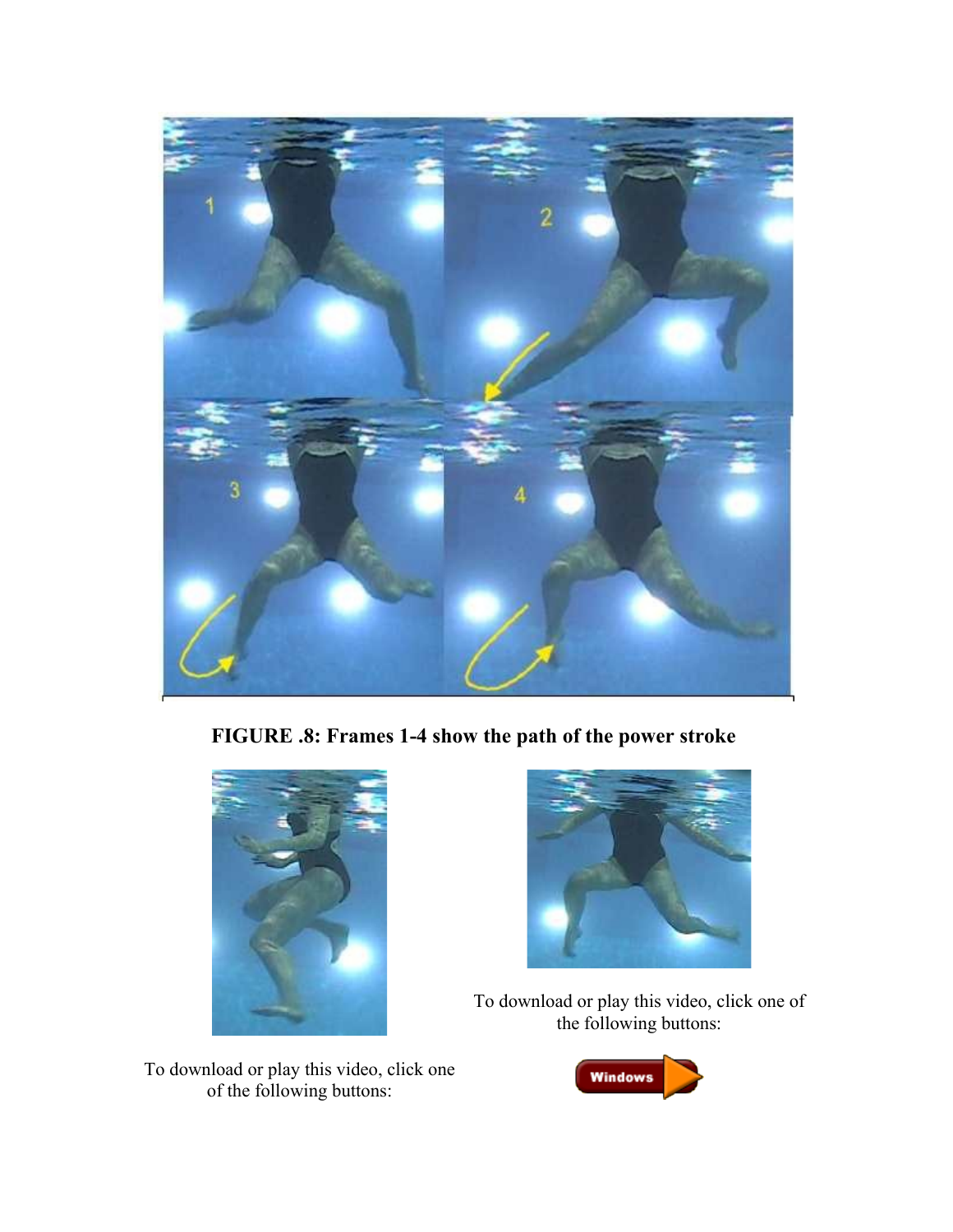

When the power stroke is over, the hip has been extended, adducted and laterally rotated; while the knee has been extended, adducted and medially rotated; and the foot has moved from eversion to inversion. Recovery consists of hip flexion, medial rotation and abduction; and knee flexion and lateral rotation to place the leg back into the power position; along with ankle dorsiflexion and subtalar eversion to cock the foot for the power phase. The trunk is held erect and the arms are often out of the water to remove the effects of sculling on the eggbeater kick.

Skill in the eggbeater is likely related to the range of motion occurring in the legs and the speed of movement of the lower leg and foot in the power phase. The time for one complete cycle of the legs from the high point of the foot to the high point of the foot again is between .5 sec and .65 sec. Less skilled athletes will tend to have a smaller range of motion of the hips and knees and slower foot motion during the stroke. Less skilled athletes also have less range of lateral rotation of the hip and knee.



**FIGURE 9 : The red arrow is the path of foot recovery**

The key to the skilled eggbeater is the angle of the foot and lower leg during the power phase of the stroke. The foot must be dorsiflexed and the ankle everted to start the stroke, to provide a large surface area for the foil created by the foot. As the foot is brought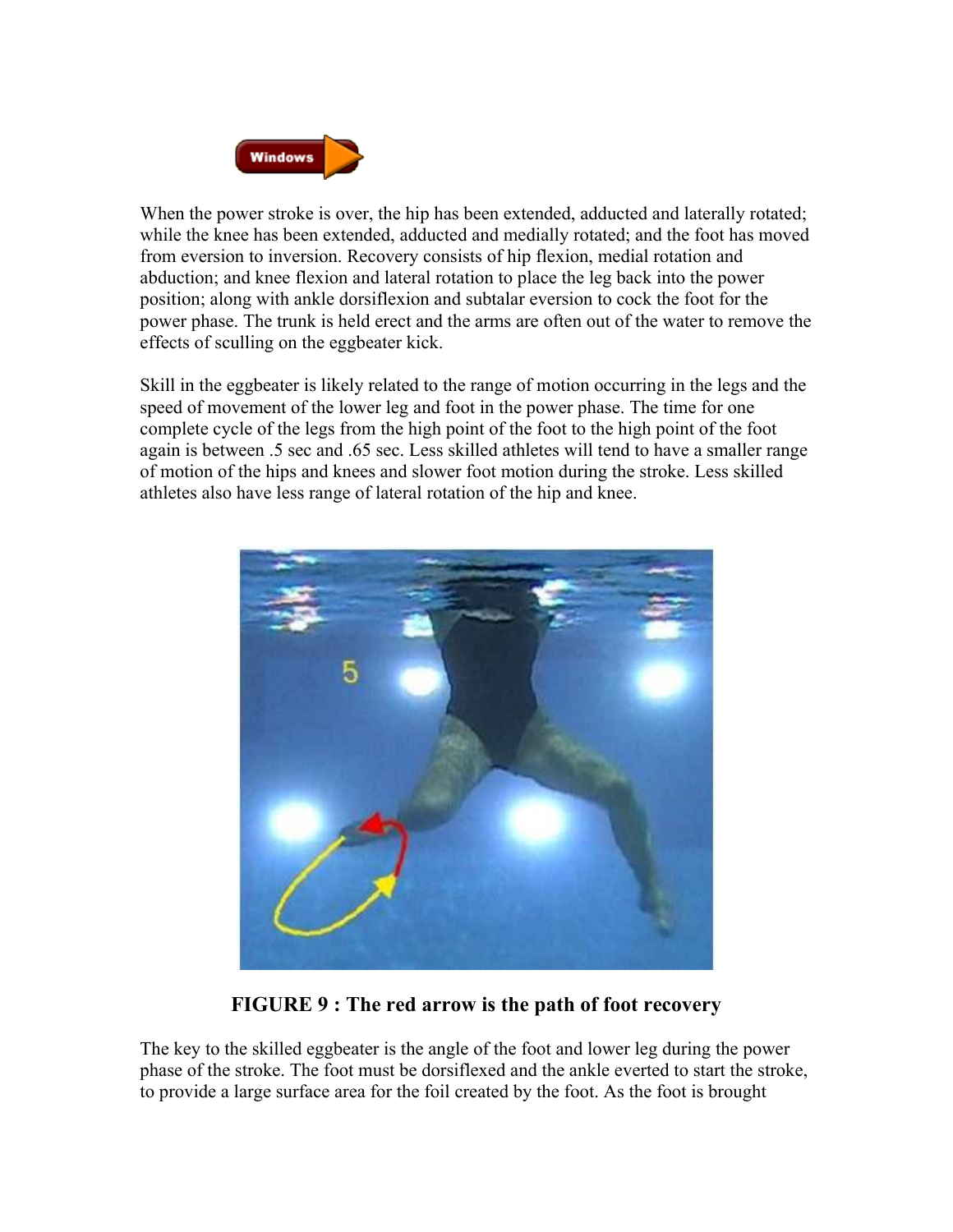down and in, the foot is plantarflexed and everted to improve the airfoil shape of the foot. The shape of the foot must be carefully controlled by the swimmer to ensure that the airfoil shape is maintained during the power portion of the stroke. This position may be altered by excessive plantarflexion of the foot during the stroke, which would decrease the effectiveness of the foot as a foil.



#### **FIGURE 10 : The athlete on the left demonstrates a good foil, while the athlete on the right demonstrates a poor foil**

It has been suggested that performance is maximized in players that scull with their feet with large horizontal components rather than merely pushing downward. Although pushing downward can generate force, much of this advantage would be lost when the foot is pushed upward to begin the next cycle (Sanders 1999).

Athletes often want to rise further out of the water using the eggbeater, as seen in the water polo shot or a boost in synchronized swimming. This additional height is attained by the use of trunk extension and rapid knee extension of each of the legs in rapid succession (Sanders 1999). This rapid knee extension allows the athlete to maintain higher foot speed and apply greater forces to the water.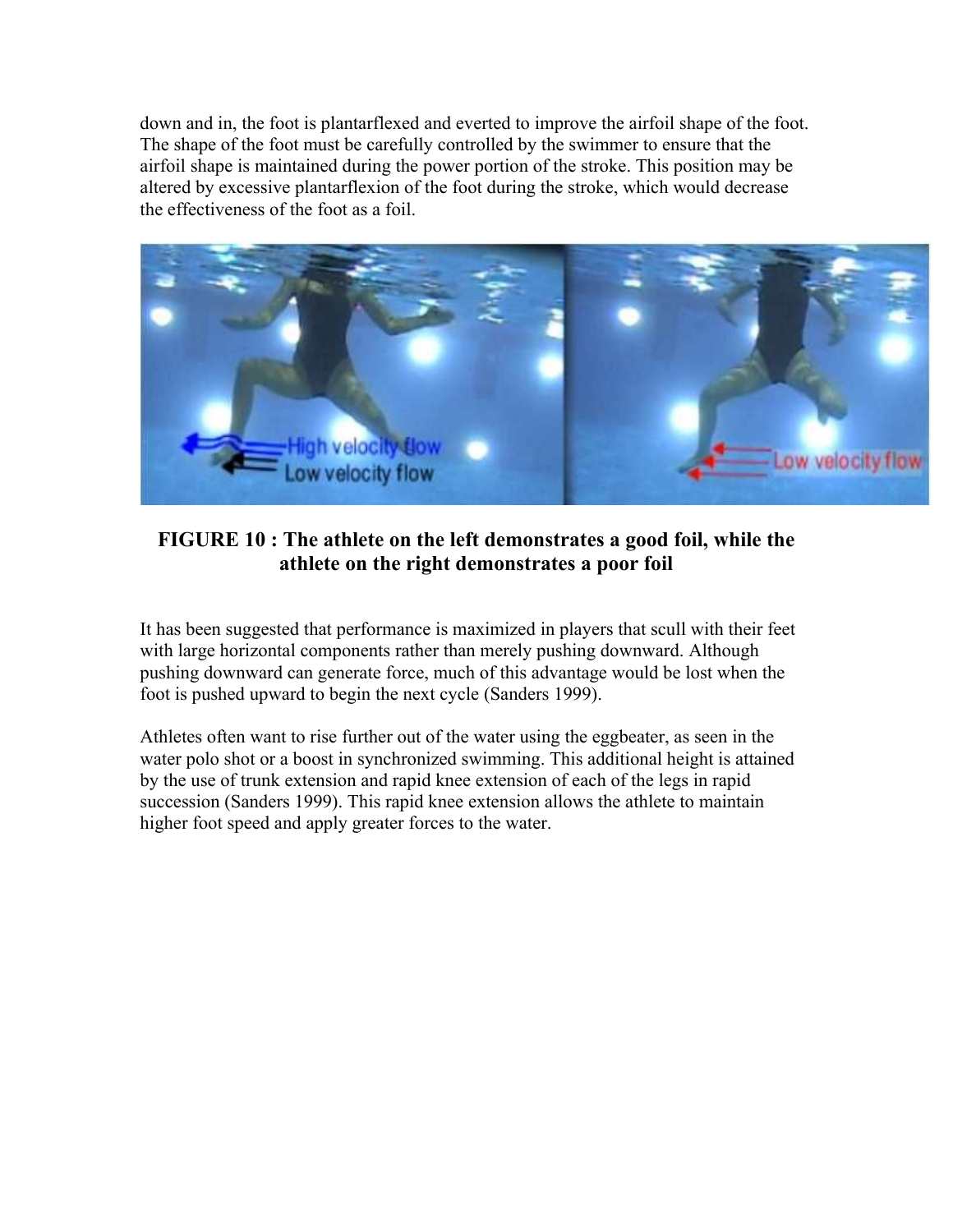

**FIGURE 11: Circular path of the foot and FIGURE 12: Path of knee and ankle (side view). Note the anterior movement of the foot during the stroke.**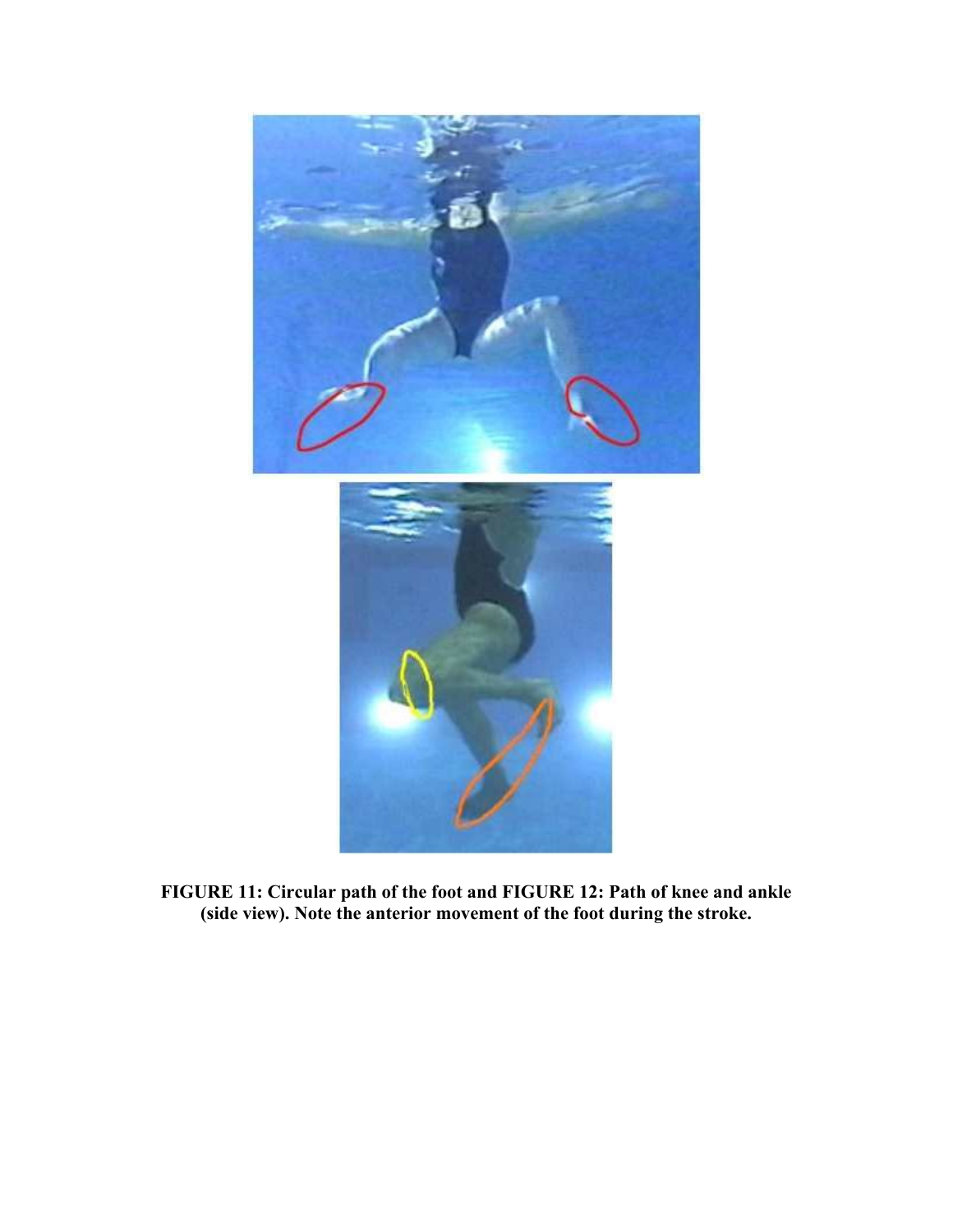

To download or play this video, click one of the following buttons:





To download or play this video, click one of the following buttons:



#### **Common errors in the eggbeater:**

o Not enough hip abduction so the power stroke into adduction is too short o Not enough flexion of the hip (should be past 90 degrees) so the hip extension range is limited. o Not enough extension of the hip so the power phase is limited. o Not enough hip medial rotation to cock the foot and lower leg to create an airfoil. o Not enough hip lateral rotation to bring the foot back to the hip line, so stroke is shortened. o Not enough knee lateral rotation, dorsiflexion and eversion so the foot is not cocked at the correct angle to obtain lift-might be due just to the poor medial hip rotation. o Too small a range of motion in knee flexion and extension, so the vertical excursion of the foot is limited. o Keeping the hips too flexed throughout the stroke; rather than forcefully extending during the power stroke. o Not enough of a circular motion of the lower legs-too much up and down motion which does not produce as much lift as movement forward and back and sideways (left and right) o Not as much anterior posterior and lateral motion. o Too much bouncing or lack of stability, where swimmers do not maintain a steady height and vertical posture (Berg 2004).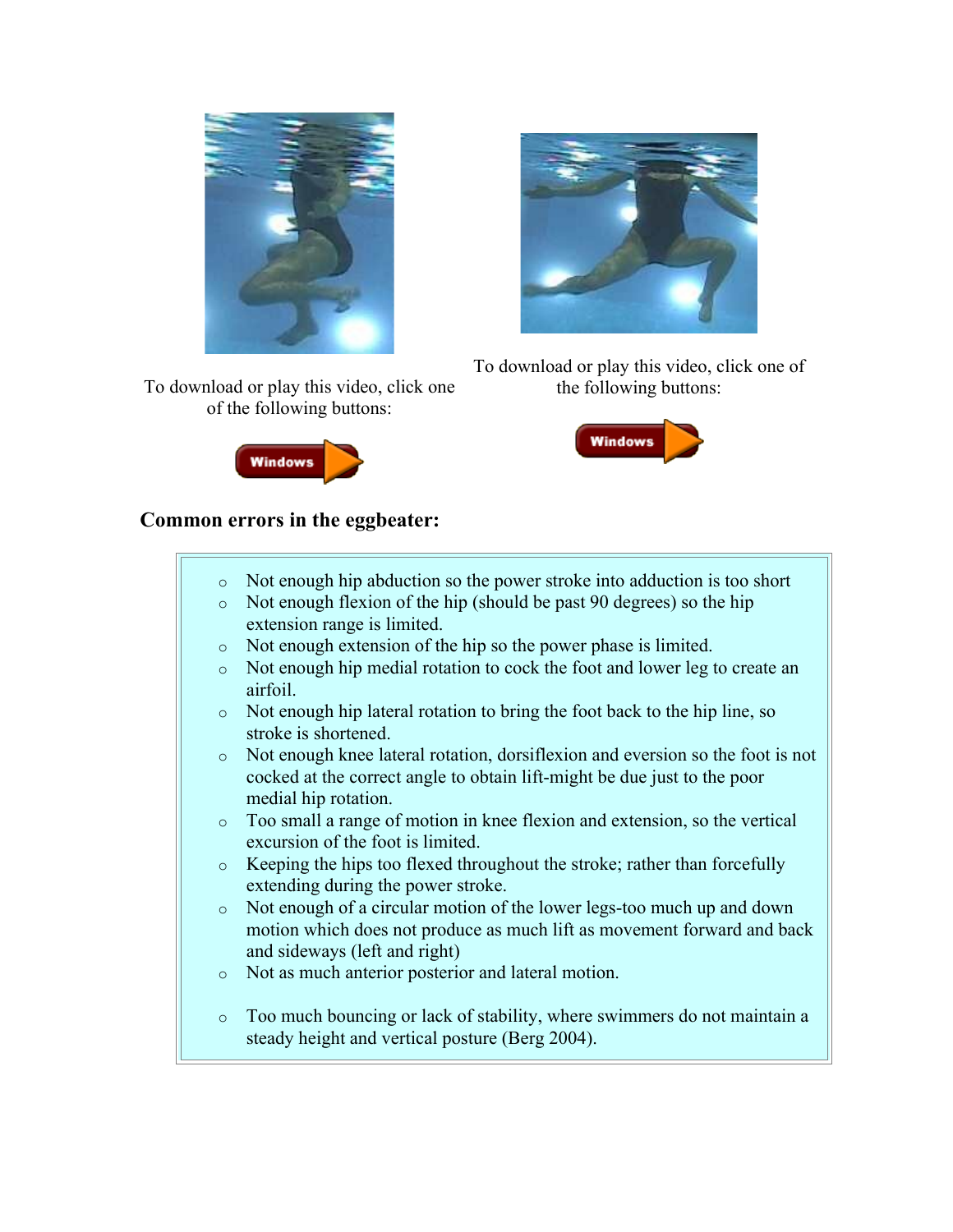

**FIGURE 13: Inadequate hip abduction FIGURE 14: Inadequate hip flexion FIGURE 15 : Inadequate hip rotation**

#### **Useful variables to measure in the eggbeater**

#### **HIP:**

Range of flexion-extension during the stroke; position of maximum flexion and position of maximum extension (from the side view)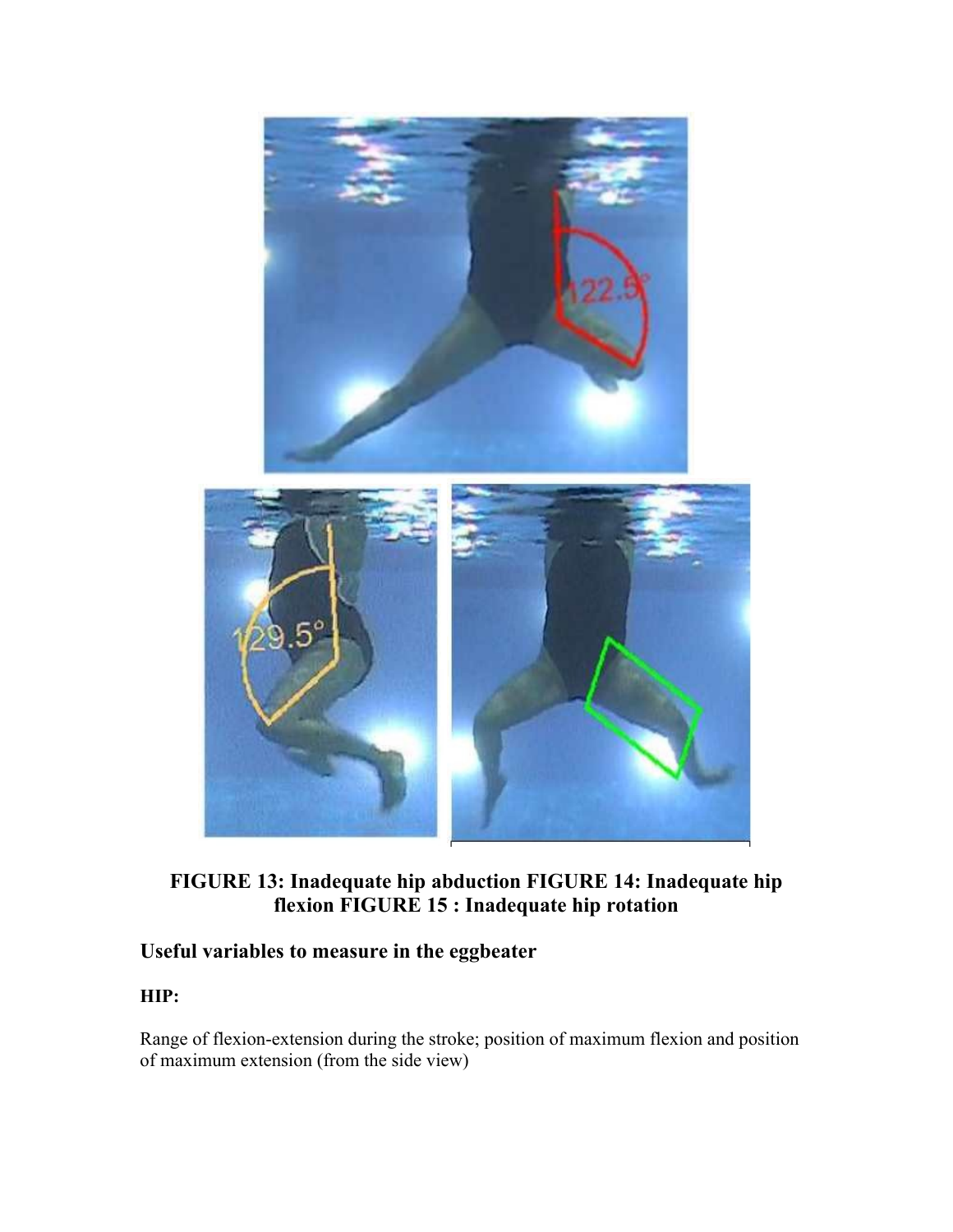- Range of adduction/abduction during the stroke; position from maximum abduction to maximum adduction (from the front view)
- Range of medial to lateral rotation of the hip- difficult to measure but could estimate.

#### **KNEE:**

Range of flexion extension during the stroke; position of maximum flexion and maximum extension; also the vertical excursion of the knee, from maximum height to minimum height in the pool.

• Range of medial to lateral rotation of the knee; position of maximum medial and lateral rotation.

#### **ANKLE:**

• Range of motion at the ankle; from maximum dorsiflexion to maximum plantarflexion.

#### **SUBTALAR JOINT:**

• Estimate range of motion from eversion to inversion; when movements occur during the stroke.

#### **Other variables:**

- The circular movement of the foot during one complete cycle- look at shape of the circular pathway for each foot.
- Shape of the pathway of the knee during stroke
- Change in elevation of the foot during the stroke, from maximum hip flexion/knee flexion to maximum knee extension/hip extension
- Distance subject drops into the water when arms are extended above the waterthe legs only kick
- Time for one complete cycle of each legs: propulsive phase and recovery phasehow symmetrical is the kick? (Many athletes lack symmetry in the kick, with a larger range of motion in the right leg than the left leg in many of the athletes we have examined).

### **References**

- Berg, K. (2004) Application of fluid physics to the eggbeater Unpublished research paper, University of British Columbia
- Colwin, C. (2002). Breakthrough Swimming. Champaign, IL, Human Kinetics.
- Hall, B. (1985). "The mechanics of sculling." Synchro 23(5): 14-17.
- Kreighbaum, E. and K. M. Barthels (1996). Biomechanics: A Qualitative Approach to Studying Human Movement, 4th Edition. Boston, Allyn and Bacon.